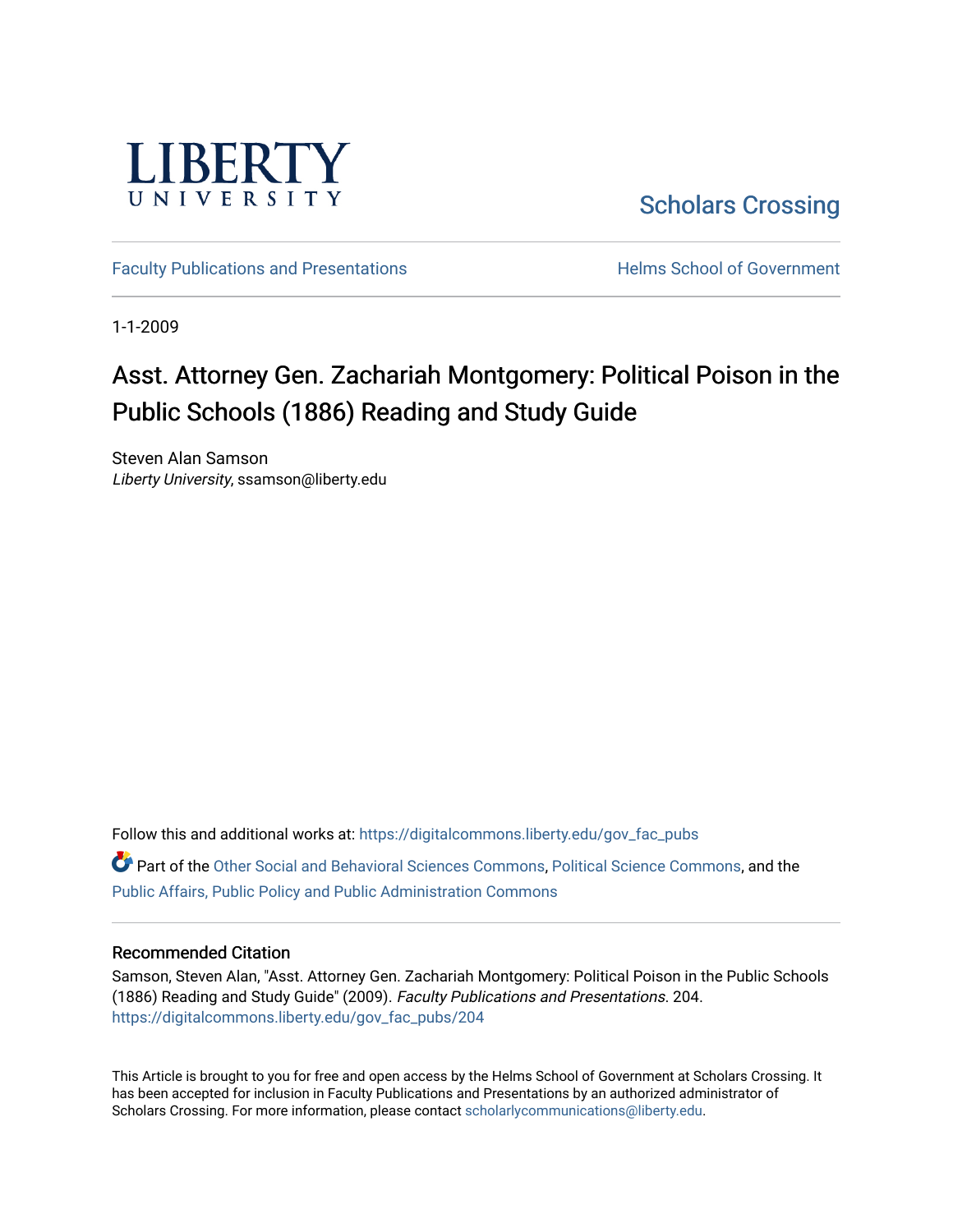## **ASST. ATTORNEY GEN. ZACHARIAH MONTGOMERY: POLITICAL POISON IN THE PUBLIC SCHOOLS (1886) READING AND STUDY GUIDE, 1985-2009 Steven Alan Samson**

## **Reading**

In our California public schools, as in those of most of the other States, Webster's Dictionary is the legally established authority for the definition of twenty-five years ago. But the illustrious and patriotic **Noah Webster** would blush in his grave at the thought of being made to father the brood of political heresies which are now being taught in our public schools, through the medium of a false, forged, and mutilated dictionary bearing his honored name.

To show how the overthrow of constitutional liberty and the inestimable right of democratic self-government are being brought about by changing the meaning of words, a few examples will suffice.

Take for example the word "Constitution." "Webster's Unabridged Dictionary," as published in 1859, in giving the legal definition of the word "Constitution," says:

"In free States the **Constitution** is paramount to the statutes or laws enacted by the Legislature, limiting and controlling its power; and in the United States the Legislature is created and its powers designated by the Constitution."

But every word of the above definition is expunged from the Webster now used and required by law to be used in our public schools, and in its place we find the following definition of the word "Constitution," to wit:

"The principal or fundamental laws which govern a State or other organized body of men, and are embodied in written documents or implied in the institutions or usages of the country or society."

Thus, under public-school tuition, the rising generation no longer looks upon the written Constitution as the source and limit of legislative power; but on the contrary the mere "usages of society" are raised to the dignity of constitutional law.

What a very convenient way of clothing official villainy in the garb of constitutional authority! After our corrupt and perjured officials have violated, in a hundred ways, the Constitution they had solemnly sworn to support in order to carry out their nefarious schemes of fraud and plunder, how would it have been possible for them to have contrived a more ingenious device to justify in the eyes of the rising generation their official misdeeds, than by thus adopting, legalizing, and forcing into the public school, through their willing tools, a definition of the "Constitution" sufficiently elastic to cover every species of their accustomed rascalities?

Again! The old Noah Webster of twenty-five years ago, in giving to the word "**Union**" its political signification, defines it as "States united. Thus the United States of America are sometimes called the Union."

But in the false and mutilated Webster which the public-school system now forces our children to study this definition is entirely suppressed, and in its place we have the word "Union" defined as meaning –

"A consolidated body, as the United States of America, are often called the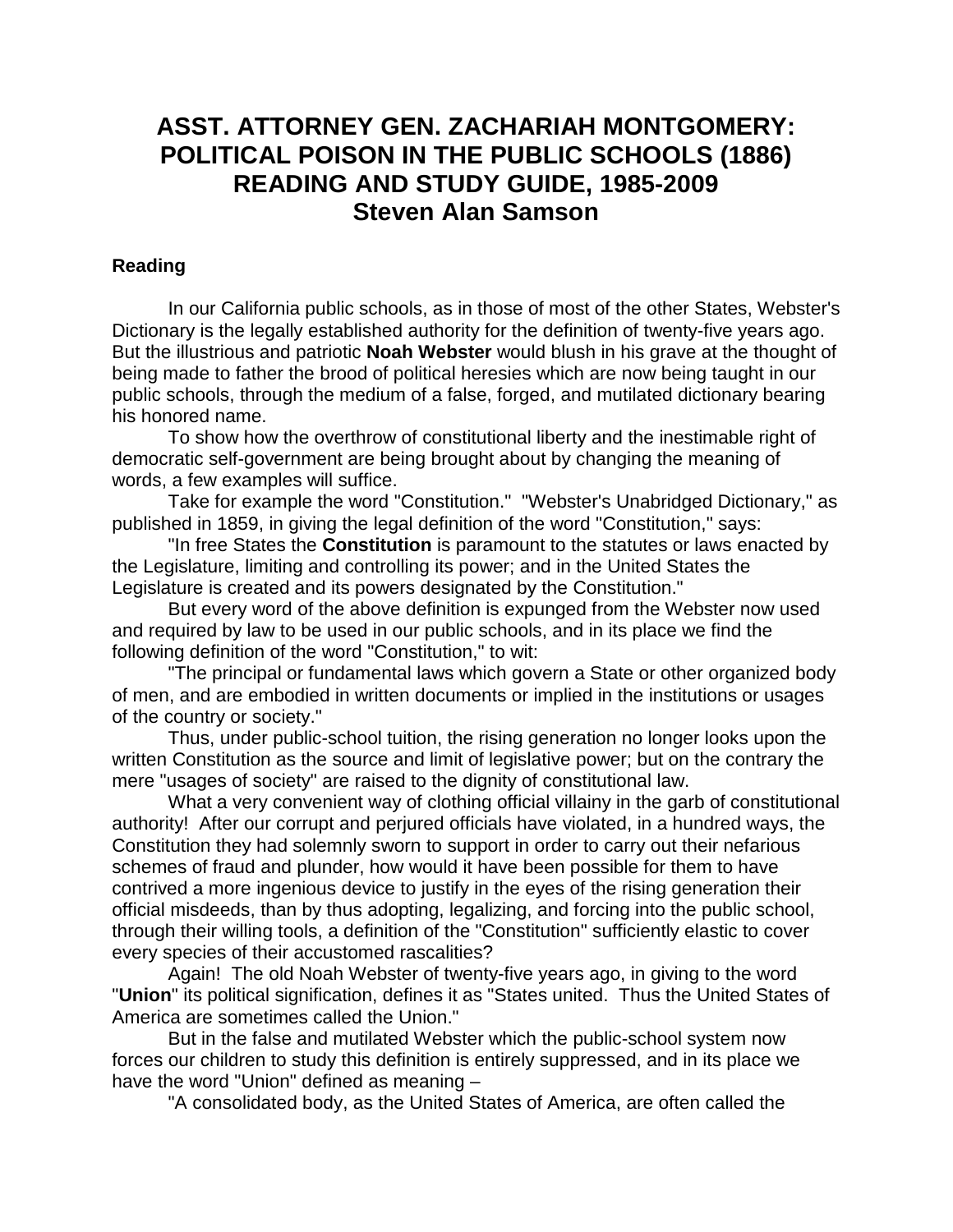'Union.'" Thus, while the real statesmen of both political parties are warning the people against the danger of a consolidated government, the children, who are soon to take the places of these statesmen, through our public-school machinery are indoctrinated with the idea that we already have a consolidated republic. In the case of McCollough [**McCulloch**] vs. The State of **Maryland**, Chief-Justice Marshall, of the Supreme Court of the United States, said: "No political dreamer was ever wild enough to think of breaking down the lines which separate the States and of compounding the American people into a solid mass."

But what no political dreamer was ever wild enough to think of in Judge Marshall's time is now taught as an accomplished fact.

Again, "Webster's Dictionary" twenty-five years ago defined the word "**Federal**" as –

"Consisting in a compact between parties, particularly and chiefly between States and nations formed on alliance by contract or mutual agreement, as a Federal Government, such as that of the United States." But the present public school Webster, after expunging every syllable of this definition, defines "Federal" as being "specifically composed of States, and which retain only a subordinate and limited sovereignty, as the Union of the United States and the Sonderbund of Switzerland."

A moment's reflection will show that under such a definition of the word "Federal," the several States composing the American Union would have no rights and no sovereignty which the General Government would be bound to respect.

Now it is undoubtedly true that in all those matters in which, under the Constitution, the Federal Government has been clothed with sovereign authority, the authority of the States is subordinate to the Federal Government. But in all things else the sovereignty of the States is as supreme and as independent of the Federal sovereignty as if the Federal sovereignty has never existed.

In the celebrated **Dred Scott** case the United States Supreme Court said:

"The principles upon which our Governments rest, and upon which alone they continue to exist, is the union of States, sovereign and independent within their own limits, in their internal and domestic concerns."

But I would answer, if a State possesses no sovereignty except such as is subordinate to the sovereignty of the Federal Government, would not our subordinate sovereignty be forced to yield to the superior?

My countrymen, disguise the fact as we may, there is in this country to-day, and in both political parties, an element which is ripe for a centralized despotism. There are men and corporations of vast wealth, whose iron grasp spans this whole continent, and who find it more difficult and more expensive to corrupt thirty odd State Legislatures than one Federal Congress. It was said of Nero of old that he wished the Roman people had but one head, so that he might cut it off at a single blow. And so it is with those moneyed kings who would rule this country through bribery, fraud, and intimidation.

It is easy to see how, with all the powers of government centered at Washington in one Federal head, they could at a single stroke put an end to American liberty.

But they well understand that before striking this blow the minds of the people must be prepared to receive it. And what surer or safer preparation could possibly be made than is now being made, by indoctrinating the minds of the rising generation with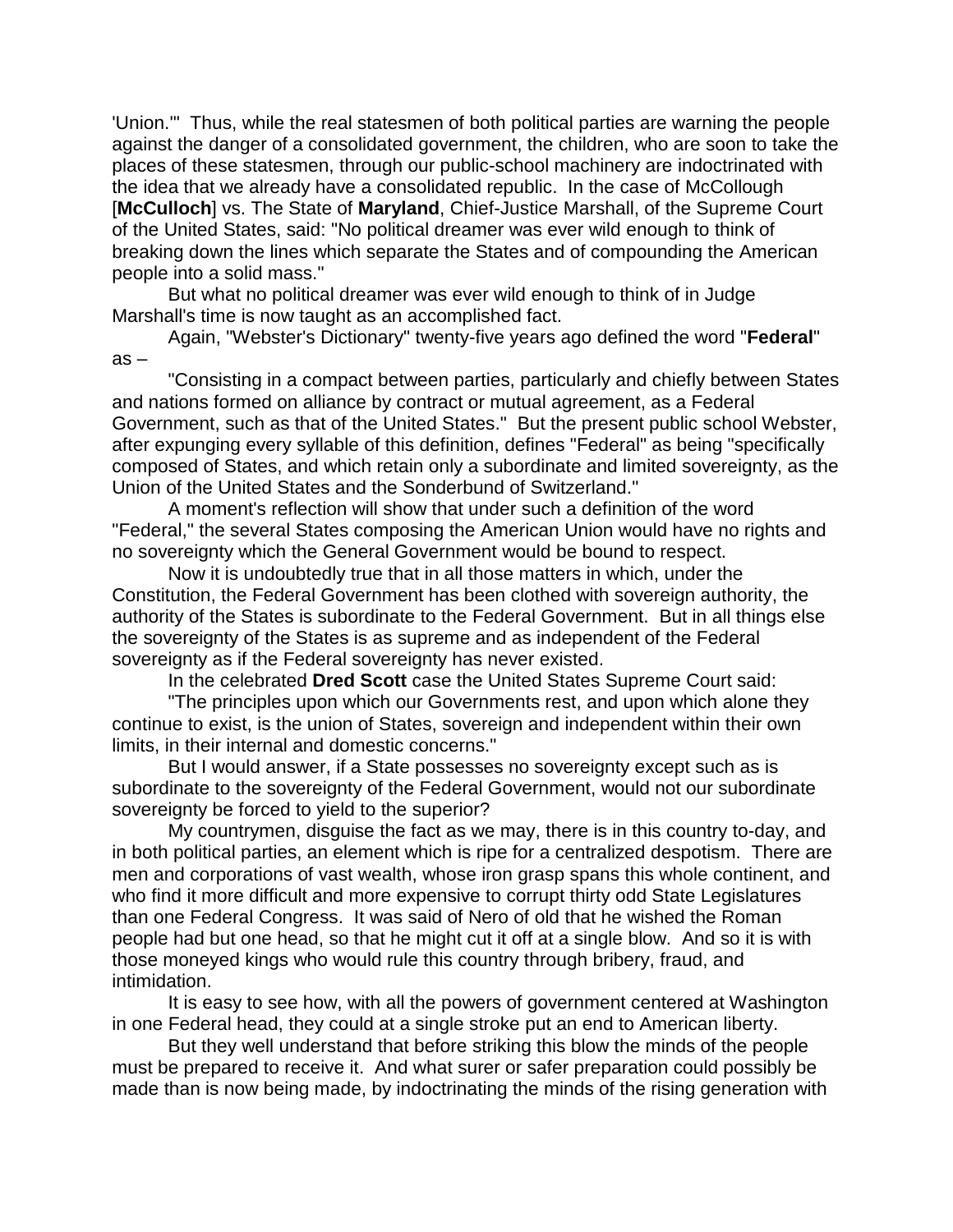the idea that ours is already a consolidated government; that the States of the Union have no sovereignty which is not subordinate to the will and pleasure of the Federal head, and that our Constitution is the mere **creature of custom**, and may therefore be legally altered or abolished by custom?

Such are a few of the pernicious and poisonous doctrines which ten millions of American children are to-day drinking in with the very definitions of the words they are compelled to study. And yet the man who dares to utter a word of warning of the approaching danger is stigmatized as an enemy to education and unfit to be mentioned as a candidate for the humblest office.

Be it so. Viewing this great question as I do, not for all the offices in the gift of the American people would I shrink from an open and candid avowal of my sentiments. If I have learned anything from the reading of history, it is that the man who, in violation of great principles, toils for temporary fame, purchases for himself either total oblivion or eternal infamy, while he who temporarily goes down battling for right principles always deserves, and generally secures, the gratitude of succeeding ages, and will carry with him the sustaining solace of a clean conscience, more precious than all the offices and honors in the gift of man.

History tells us that **Aristides** was voted into banishment because he was just. Yet who would not a thousand times rather to-day be Aristides than be numbered amongst the proudest of his persecutors?

**Socrates**, too, in violation of every principle of justice, was condemned to a dungeon and to death. Yet what name is more honored in history than his? And which of his unjust judges would not gladly hide himself in the utter darkness of oblivion from the withering scorn and contempt of all mankind?

From the noble example of Aristides and of Socrates let American statesmen learn wisdom, and from the undying infamy of their cowardly time-serving persecutors let political demagogues of to-day take warning.

Zach. Montgomery, "Political Poison in the Public School Books," Poison Drops in the Federal Senate (Washington, DC: Gibson Bros., 1886), pp. 38-42.

## **Montgomery Study Questions**

- 1. Like Justice Stephen Field, Zachariah Montgomery, who served as Assistant Attorney General during Grover Cleveland's first administration, sought his fortune in the California gold fields as a young man but turned from mining to the practice of law, politics, and publishing. It is said that history is written by the victors. The rewriting of the Webster's dictionary following the Civil War is a case in point. Noah Webster's 1828 *American Dictionary of the English Language* was intended to preserve the language and word meanings used by the American founding generation. Although the phrase "living constitution" is of later provenance (the New Deal era), the practice of amendment-by-redefinition was already established. Crockett's "Not Yours to Give" is just an illustration of a more fundamental problem of "interest-group politics." One weakness of Montgomery's argument is that the word "sovereign" is not part of the language of the Constitution. What is the danger of making the Constitution a creature of custom? The book was reprinted in 1972 by the Rev. T. Robert Ingram, the founding Rector of St. Thomas Episcopal Church in Houston. Since then it has become widely disseminated within home education circles.
- 2. Around the same time as Montgomery's book, Stephen Field registered a vehement dissent in